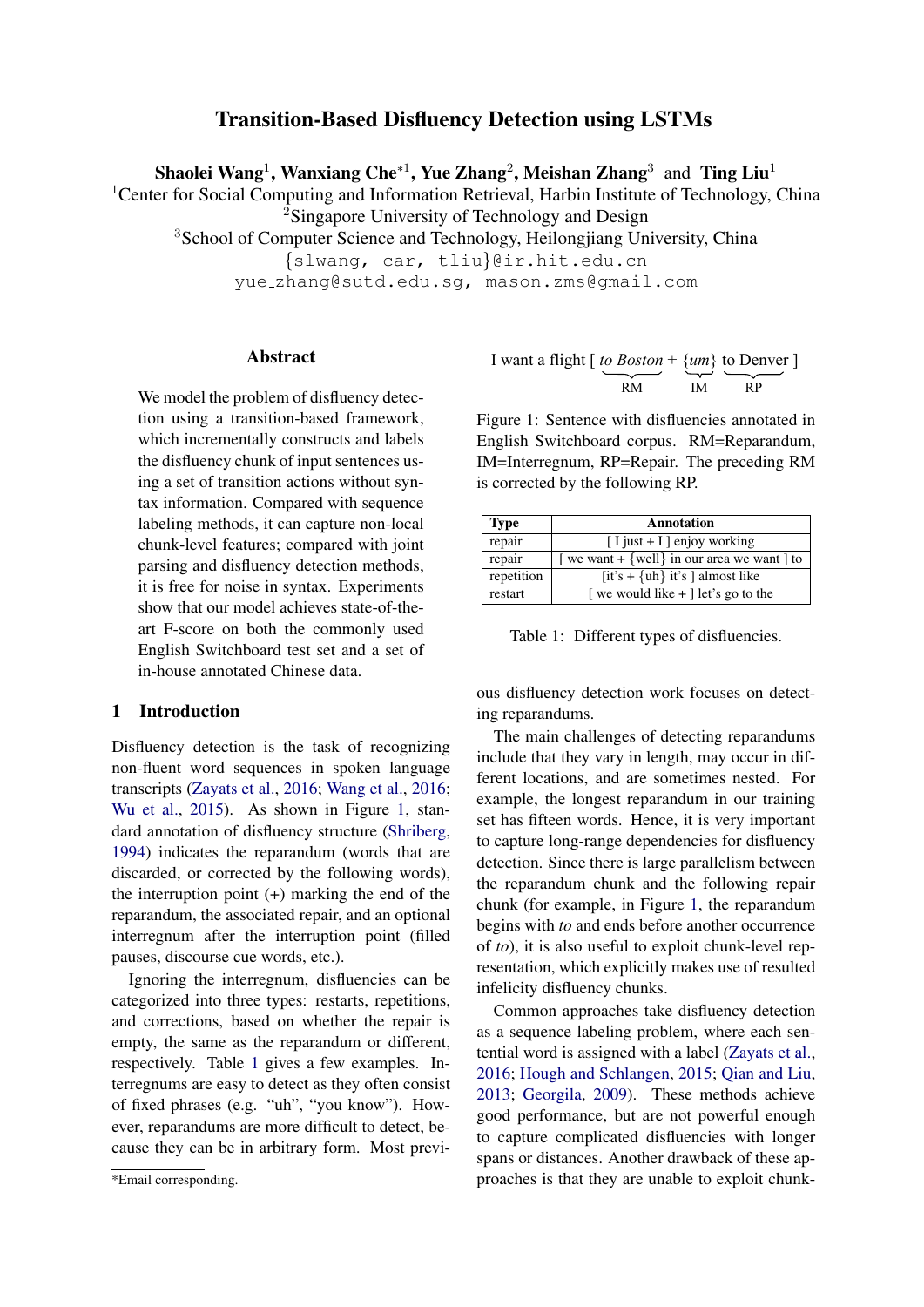level features. Semi-CRF [\(Ferguson et al.,](#page-8-2) [2015\)](#page-8-2) is used to alleviate this issue to some extent. Semi-CRF models still have their inefficiencies because they can only use the local chunk information limited by the markov assumption when decoding.

A different line of work [\(Rasooli and Tetreault,](#page-9-5) [2013;](#page-9-5) [Honnibal and Johnson,](#page-8-3) [2014;](#page-8-3) [Wu et al.,](#page-9-2) [2015\)](#page-9-2) adopts transition-based parsing models for disfluency detection. This line of work can be seen as a joint of disfluency detection and parsing. The main advantage of the joint models is that they can capture long-range dependency of disfluencies as well as chunk-level information. However, they introduce additional annotated syntactic structure, which is very expensive to produce, and can cause noise by significantly enlarging the output search space.

Inspired by the above observations, we investigate a transition-based model without syntactic information. Our model incrementally constructs and labels the disfluency chunks of input sentences using an algorithm similar to transition-based depency parsing. As shown in Figure [2,](#page-1-0) the model state consists of four components: (i)  $O$ , a conventional sequential LSTM [\(Hochreiter and Schmid](#page-8-4)[huber,](#page-8-4) [1997\)](#page-8-4) to store the words that have been labeled as fluency. (ii)  $S$ , a stack LSTM to represent partial disfluency chunks, which captures chunklevel information. (iii)  $A$ , a conventional sequential LSTM to represent history of actions. (iiii) B, a Bi-LSTM to represent words that have not yet been processed. A sequence of transition actions are used to consume input tokens and construct the output from left to right. To reduce error propagation, we use beam-search [\(Collins](#page-8-5) [and Roark,](#page-8-5) [2004\)](#page-8-5) and scheduled sampling [\(Ben](#page-8-6)[gio et al.,](#page-8-6) [2015\)](#page-8-6), respectively.

We evaluate our model on the commonly used English Switchboard test set and a in-house annotated Chinese data set. Results show that our model outperforms previous state-of-the-art sys-tems. The code is released<sup>[1](#page-0-2)</sup>.

# 2 Background

For a background, we briefly introduce transitionbased parsing and its extention for joint disfluency detection. An arc-eager transition-based parsing system consists of a stack  $\sigma$  containing words being processed, a buffer  $\beta$  containing words to be processed and a memory A storing dependency

<span id="page-1-0"></span>

Figure 2: model state when processing the sentence "want a flight to boston to denver".

arcs which have been generated. There are four types of transition actions [\(Nivre,](#page-9-6) [2008\)](#page-9-6)

- *Shift* : Remove the front of the buffer and push it to the stack.
- *Reduce* : Pop the top of the stack.
- *LeftArc* : Pop the top of the stack, and link the popped word to the front of the buffer.
- *RightArc* : Link the front of the buffer to the top of the stack, remove the front of the buffer and push it to the stack.

Many neural network parsers have been constructed under this framework, such as [\(Dyer et al.,](#page-8-7) [2015\)](#page-8-7), who use different LSTM structure to represent information from  $\sigma$  to  $\beta$ .

For disfluency detection, the input is a sentence with disfluencies from automatic speech recognition (ASR). We denote the word sequence as  $w_1^n =$  $(w_1, ..., w_n)$ . The output of the task is a sequence of binary tags denoted as  $D_1^n = (d_1, ..., d_n)$ , where each  $d_i$  corresponds to the word  $w_i$ , indicating whether  $w_i$  is a disfluent word or not. Hence the task can be modeled as searching for the best sequenc $D^*$  given the stream of words  $w_1^n$ 

$$
D^* = argmax_D P(D_1^n | w_1^n)
$$

[Wu et al.](#page-9-2) [\(2015\)](#page-9-2) proposes a statistical transitionbased disfluency detection model, which performs disfluency detection and parsing jointly by augmenting the Shift-Reduce algorithm with a binary classifier transition (BCT) action:

<sup>&</sup>lt;sup>1</sup>https://github.com/hitwsl/transition\_disfluency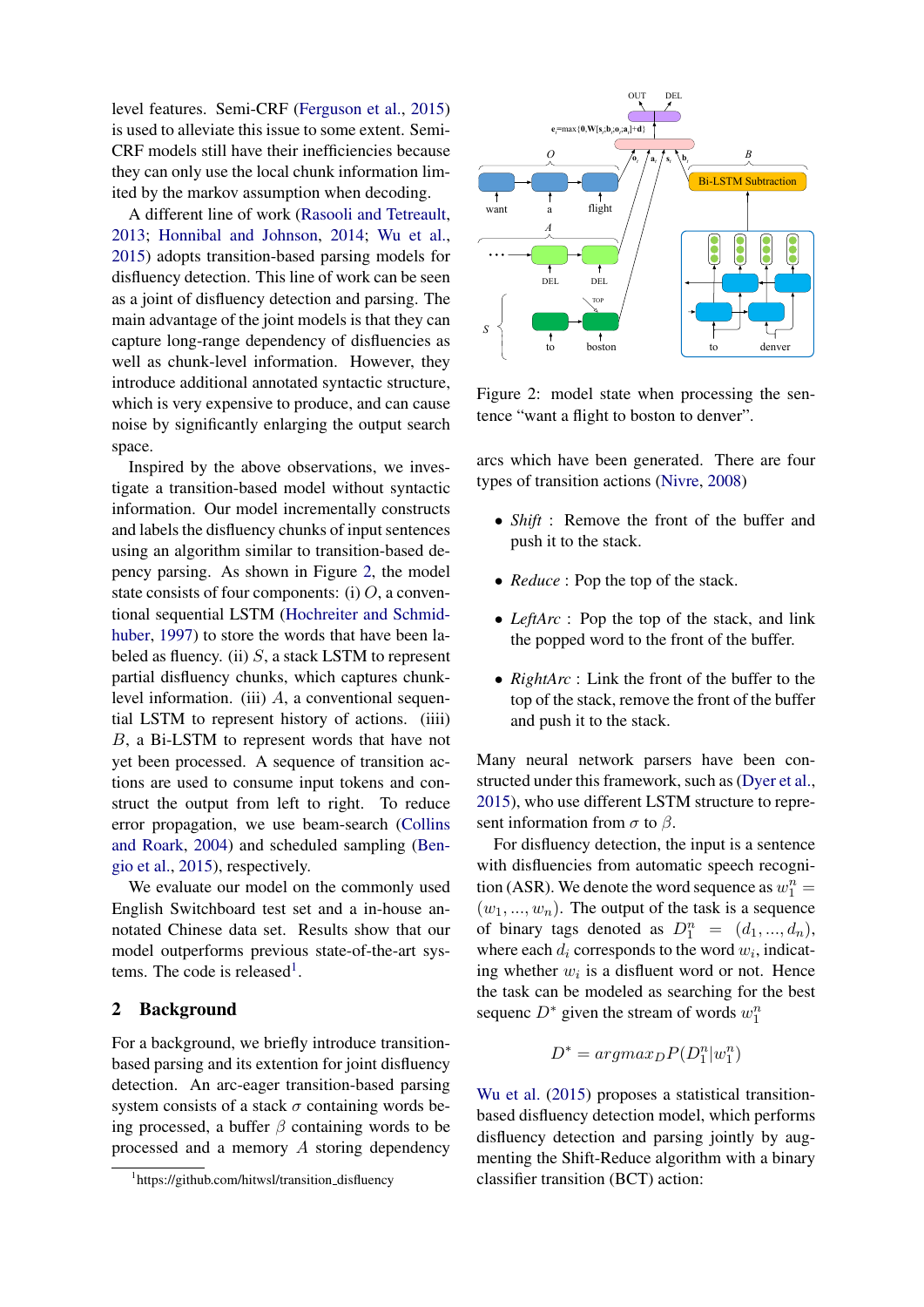• *BCT* : Classify whether the current word is disfluent or not. If it is, remove it from the buffer, push it into the stack which is similar to *Shift* and then mark it as disfluent. Otherwise the original parser transition actions will be used.

Disfluency detection and parsing are jointly optimized

$$
(D^*, T^*) = \operatorname{argmax}_{D,T} \prod_{i=1}^n P(d_i | w_1^i, T_1^{i-1})
$$
  
 
$$
\times P(T_1^i | w_1^i, T_1^{i-1}, d_i),
$$

where  $T_1^i$  is the partial tree after word  $w_i$  is consumed,  $d_i$  is the disfluency tag of  $w_i$ .  $P(T_1^i|.)$  is the parsing model and  $P(d_1^i|.)$  is the disfluency model used to predict the disluency tags on the contexts of partial trees that have been built.

### 3 Our Transition-Based Model

The BCT model serves as a state-of-the-art transition-based baseline. However, it requires that the training data contains both syntax trees and disfluency annotations, which reduces the practicality of the algorithm. Also, BCT does not explicitly make use of resulting infelicity disfluency chunks. Being a discrete model, the performance relies heavily on manual feature engineering.

To address the constraints above, we apply a transition-based neural model for disfluency detection that does not use any syntax information. Our transition-based method incrementally constructs and labels the disfluency chunk of input sentences by performing a sequence of actions. The task is modeled as

$$
(D^*,T^*) = argmax_{D,T} \prod_{i=1}^n P(d_i,T_1^i|w_1^i,T_1^{i-1}),
$$

where  $T_1^i$  is the partial model state after word  $w_i$ is consumed.  $d_i$  is the disfluency tag of  $w_i$ .

#### 3.1 Transition-Based Disfluency Detection

Our model incrementally constructs and labels the disfluency chunks of input sentences, where a state is represented by a tuple  $(O, S, A, B)$ :

- *output* (O) : the *output* is used to represent the words that have been labeled as fluent.
- *stack* (S) : *stack* is used to represent the partially constructed disfluency chunk.
- *action* (A) : *action* is used to represent the complete history of actions taken by the transition system.
- *buffer* (B) : *buffer* is used to represent the sentences that have not yet been processed.

Given an input disfluent sentence, the *stack*, *output* and *action* are initially empty and the *buffer* contains all words of the sentence, a sequence of transition actions are used to consume words in the *buffer* and build the output sentence:

- OUT: which moves the first word in the *buffer* to the *output* and clears out the *stack* if it is not empty.
- DEL: which moves the first word in the *buffer* to the *stack*.

### Search Algorithm

Based on the transition system, the decoder searches for an optimal action sequence for a given sentence. The system is initialized by pushing all the input words and their representations (of  $\S$ 3.3) onto B in the reverse order, such that the first word is at the top of  $B$ , and  $S$ ,  $O$  and  $A$  each contains an empty-stack token.

At each step, the system computes a composite representation of the model states (as determined by the current configurations of  $B$ ,  $S$ ,  $O$ , and A), which is used to predict an action to take. Decoding completes when  $B$  is empty (except for the empty-stack symbol), regardless of the state of  $S$ . Since each token in  $B$  is either moved directly to  $O$  or  $S$  every step, the total number of actions equals to the length of input sentence. Table [2](#page-3-0) shows the sequence of operations required to process the sentence "want a flight to boston to denver".

As shown in Figure [2,](#page-1-0) the model state representation at time  $t$ , which is written as  $e_t$ , is defined as:

$$
e_t = max\{0, W[s_t; b_t; o_t; a_t] + d\},\
$$

where  $W$  is a learned parameter matrix,  $s_t$  is the representation of  $S$ ,  $b_t$  is the representation of  $B$ ,  $o_t$  is the representation of O,  $a_t$  is the representation of A, d is a bias term.  $(W[s_t; b_t; o_t; a_t] + d)$  is passed through a component-wise rectified linear unit (ReLU) for nonlinearity [\(Glorot et al.,](#page-8-8) [2011\)](#page-8-8).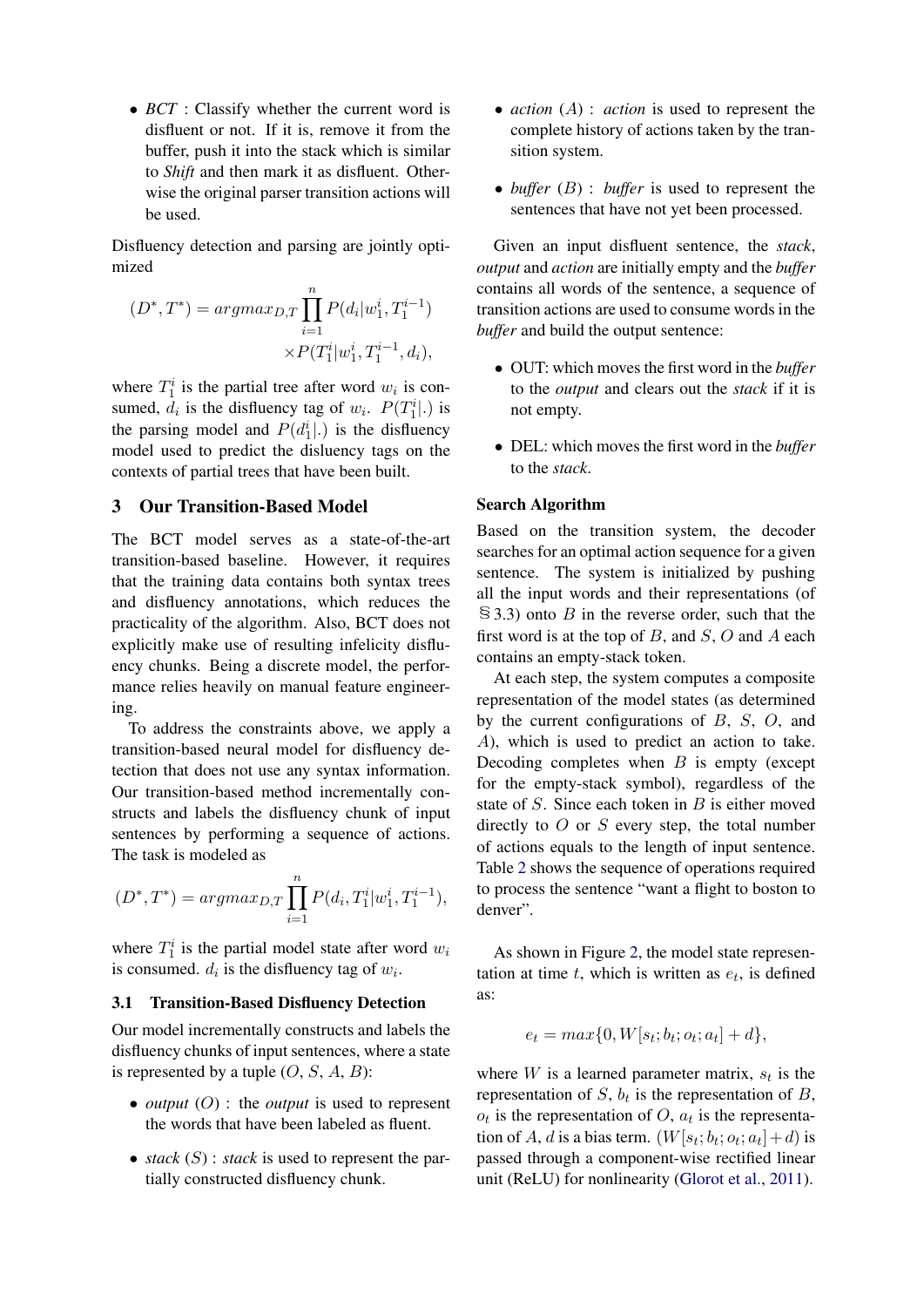<span id="page-3-0"></span>

| Step | Action     | Output                  | <b>Stack</b>      | <b>Buffer</b>                       |
|------|------------|-------------------------|-------------------|-------------------------------------|
| 0    |            |                         |                   | [a, flight, to, boston, to, denver] |
|      | <b>OUT</b> | [a]                     |                   | [flight, to, boston, to, denver]    |
|      | <b>OUT</b> | [a, flight]             |                   | [to, boston, to, denver]            |
|      | DEL.       | [a, flight]             | [t <sub>o</sub> ] | [boston, to, denver]                |
| 4    | DEL.       | [a, flight]             | [to, boston]      | [to, denver]                        |
|      | <b>OUT</b> | [a, flight, to]         |                   | [denver]                            |
| 6    | OUT        | [a, flight, to, denver] |                   |                                     |

Table 2: Segmentation process of *a flight to boston to denver*

Finally, the model state  $e_t$  is used to compute the probability of the action at time  $t$  as:

$$
p(z_t|e_t) = \frac{exp(g_{z_t}^{\mathrm{T}}e_t + q_{z_t})}{\sum_{z' \in \mathcal{A}(S,B)} exp(g_{z'}^{\mathrm{T}}e_t + q_{z'})},
$$

where  $g_z$  is a column vector representing the embedding of the transition action z, and  $q_z$  is a bias term for action z. The set  $A(S, B)$  represents the valid actions that may be taken given the current state. Since  $e_t = f(s_t, b_t, a_t, o_t)$  encodes information about all previous decisions made by the transition system, the probability of any valid sequence of transition actions z conditioned on the input can be written as:

$$
p(z|w) = \prod_{t=1}^{|z|} p(z_t|e_t)
$$

We then have

$$
(D^*, T^*) = \operatorname{argmax}_{D,T} \prod_{i=1}^{|z|} P(d_i, T_1^i | w_1^i, T_1^{i-1})
$$

$$
= \operatorname{argmax}_{D,T} \prod_{t=1}^{|z|} p(z_t | e_t),
$$

where the disfluency detection task is merged into the transition-based system.

#### Beam Search

The mainly drawback of greedy search is error propagation. An incorrect action will have a negative influence to its subsequent actions, leading to an incorrect output sequence. One way to reduce error propagation is beam-search. Because the number of actions taken always equals to the number of input sentence for every valid path, it is straightforward to use beam search. We use beamsearch for both training and testing. The early update strategy from [Collins and Roark](#page-8-5) [\(2004\)](#page-8-5) is applied for training. In particular, each training sequence is decoded, and we keep track of the location of the gold path in the beam. If the gold path falls out of the beam at step  $t$ , decoding process is stopped and parameter update is performed using the gold path as a positive example, and beam items as negative examples. We also use the global optimization method [\(Andor et al.,](#page-8-9) [2016;](#page-8-9) [Zhou et al.,](#page-9-7) [2015\)](#page-9-7) to train our beam-search model.

### Scheduled Sampling

Scheduled sampling [\(Bengio et al.,](#page-8-6) [2015\)](#page-8-6) can also be used to reduce error propagation. The training goal of the greedy baseline is to maximize the likelihood of each action given the current model state, which means that the correct action is taken at each step. Doing inference, the action predicted by the model itself is taken instead. This discrepancy between training and inference can yield errors that accumulate quickly along the searching process. Scheduled sampling is used to solve the discrepancy by gently changing the training process from a fully guided scheme using the true previous action, towards a less guided scheme which mostly uses the predicting action instead. We take the action gaining higher  $p(z_t|e_t)$  with a certain probability p, and a probability  $(1-p)$  for the correct action when training.

#### 3.2 State Representation

For better capturing non-local context information, we use LSTM structures to represent different components of each state, including *buffer*, *action*, *stack*, and *output*. In particular, we exploit LSTM-Minus [\(Wang and Chang,](#page-9-8) [2016\)](#page-9-8) to model the *buffer* segment, conventional LSTM to model the *action* and *ouptut* segment, and stack LSTM [\(Dyer et al.,](#page-8-7) [2015\)](#page-8-7) to model the *stack* segments, which demonstrates highly effectively in parsing task.

#### Buffer Representation

In order to construct more informative representation, we use a Bi-LSTM to represent the *buffer* following the work of [Wang and Chang](#page-9-8) [\(2016\)](#page-9-8), where the subtraction between a unidirectional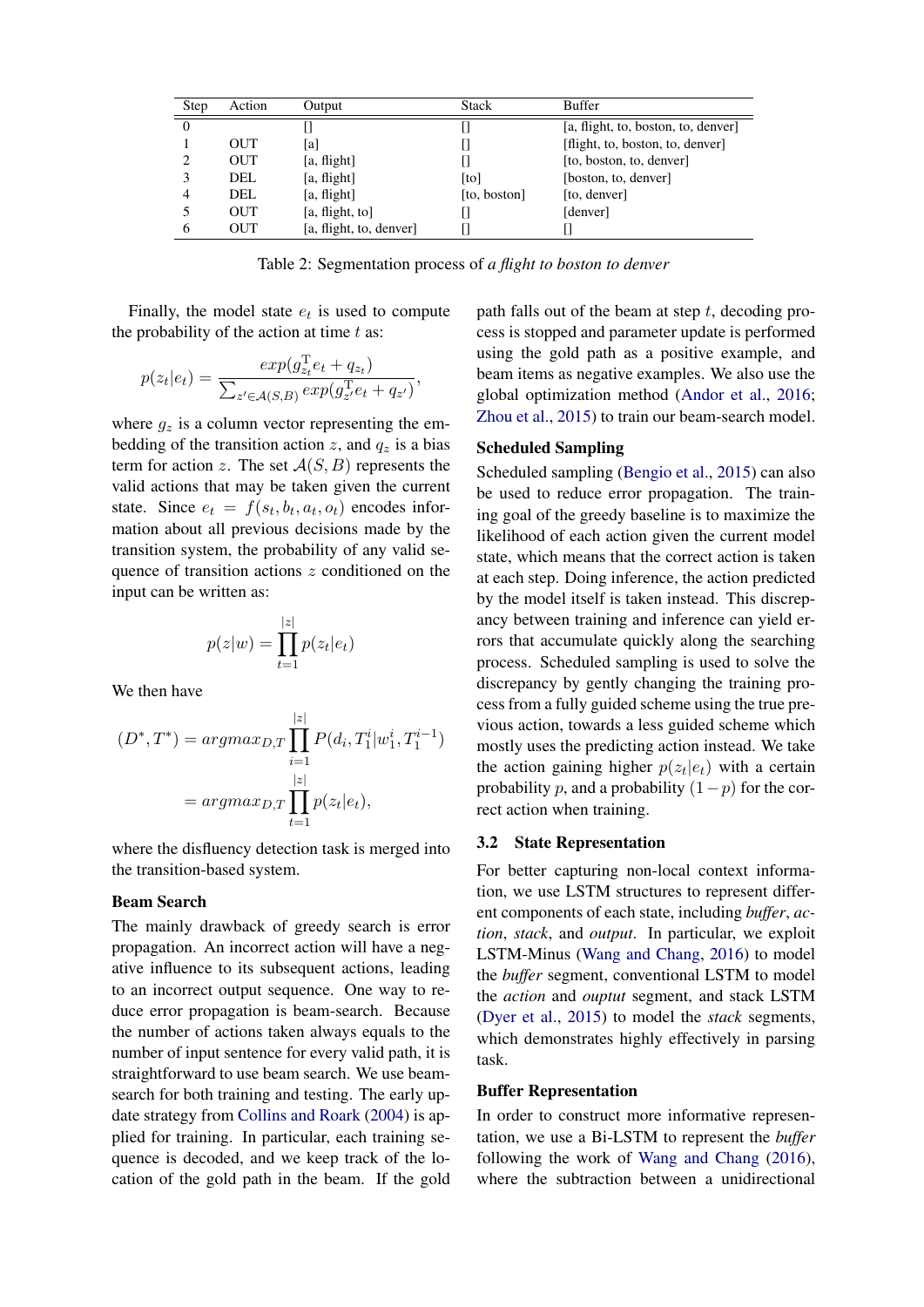<span id="page-4-0"></span>

Figure 3: Illustration for learning *buffer* representation based on a Bi-LSTM,  $h_f$ <sup>(\*)</sup> and  $h_b$ (\*) indicate the hidden vectors of forward and backward LSTM respectively.

LSTM hidden vectors is utilized to represent a segment's information. We perform a similar method in a Bi-LSTM to obtain the representation of the *buffer*. The forward and backward subtractions for the *buffer* can be described as  $b_f = h_f(l) - h_f(f)$  and  $b_b = h_b(f) - h_b(l)$ , respectively, where  $h_f(f)$  and  $h_f(l)$  are the hidden vectors of the first and the last words in the forward LSTM, respectively. Similarly,  $h_b(f)$  and  $h_b(l)$  are the hidden vectors of the first and the last words in the backward LSTM, respectively. Then these subtractions are concatenated as the representation of the *buffer*  $b_t = b_f \oplus b_b$ . As illustrated in Figure [3,](#page-4-0) the forward and backward subtractions for *buffer* are  $b_f = h_f(to) - h_f(denver)$ and  $b_b = h_b(denver) - h_b(to)$ , respectively. Here to is the first word in *buffer* and denver is the last. Then  $b_f$  and  $b_b$  are concatenated as the representation of *buffer*.

### Action Representation

We represent an action a with an embedding  $e_a(a)$ from a looking-up table  $E_a$ , and apply a conventional LSTM to represent the complete history of actions taken by the transition system. Once an action a is taken, the embedding  $e_a(a)$  will be added to the right-most position of the LSTM.

#### Stack Representation

We use a stack LSTM [\(Dyer et al.,](#page-8-7) [2015\)](#page-8-7) to represent partial disfluency chunk. The stack LSTM tries to augment the conventional LSTM with a

"stack pointer". For a conventional LSTM, new inputs are always added in the right-most position; but in a stack LSTM, the current location of the stack pointer determines which cell in the LSTM provides  $c_{t-1}$  and  $h_{t-1}$  when computing the new memory cell contents. In addition to adding elements to the end of the sequence, the stack LSTM provides a *pop* operation which moves the stack pointer to the previous element. Thus, the LSTM can be understood as a stack implemented so that contents are never overwritten, When the action OUT is taken, the *stack* is cleared by moving the stack pointer to the initial position. When the action DEL is taken, the representation of the *buffer* will be added directly to the stack LSTM.

### Output Representation

We use a conventional LSTM to represent the *output*. When the action OUT is taken, the representation of the *buffer* will be added directly to the right-most position of the LSTM. Because the words in the *output* are a continuous subsequence of the final output sentence with disfluencies removed, the LSTM representation can be seen as a pseudo language model and thus has the ability to keep the generated sentence grammatical, which is very important for disfluency detection.

#### 3.3 Token Embeddings

We use four vectors to represent each input token: a learned word embedding w; a fixed word embedding  $\tilde{w}$ ; a learned POS-tag embedding p; and a hand-crafted feature representation d. The four vectors are concatenated, transformed by a matrix V and fed to a rectified layer to learn a feature combination:

$$
x = max\{0, V[\widetilde{w}; w; p; d] + b\},\
$$

where  $V$  means vector concatenation.

Following the work of [Wang et al.](#page-9-1) [\(2016\)](#page-9-1), we extract two types of hand-crafted discrete features (as shown in Table [3\)](#page-5-0) for each token in a sentence, and incorporate them into our neural networks by translating them into a  $0-1$  vector  $d$ . The dimension of  $d$  is 78, which equals to the number of discrete features. For a token  $x_t$ ,  $d_i$  fires if  $x_t$ matches the i-th pattern of the feature templates. The duplicate features indicate whether  $x_t$  has a *duplicated* word/POS-tag in certain distance. The *similarity* features indicate whether the surface string of  $x_t$  resembles its surrounding words.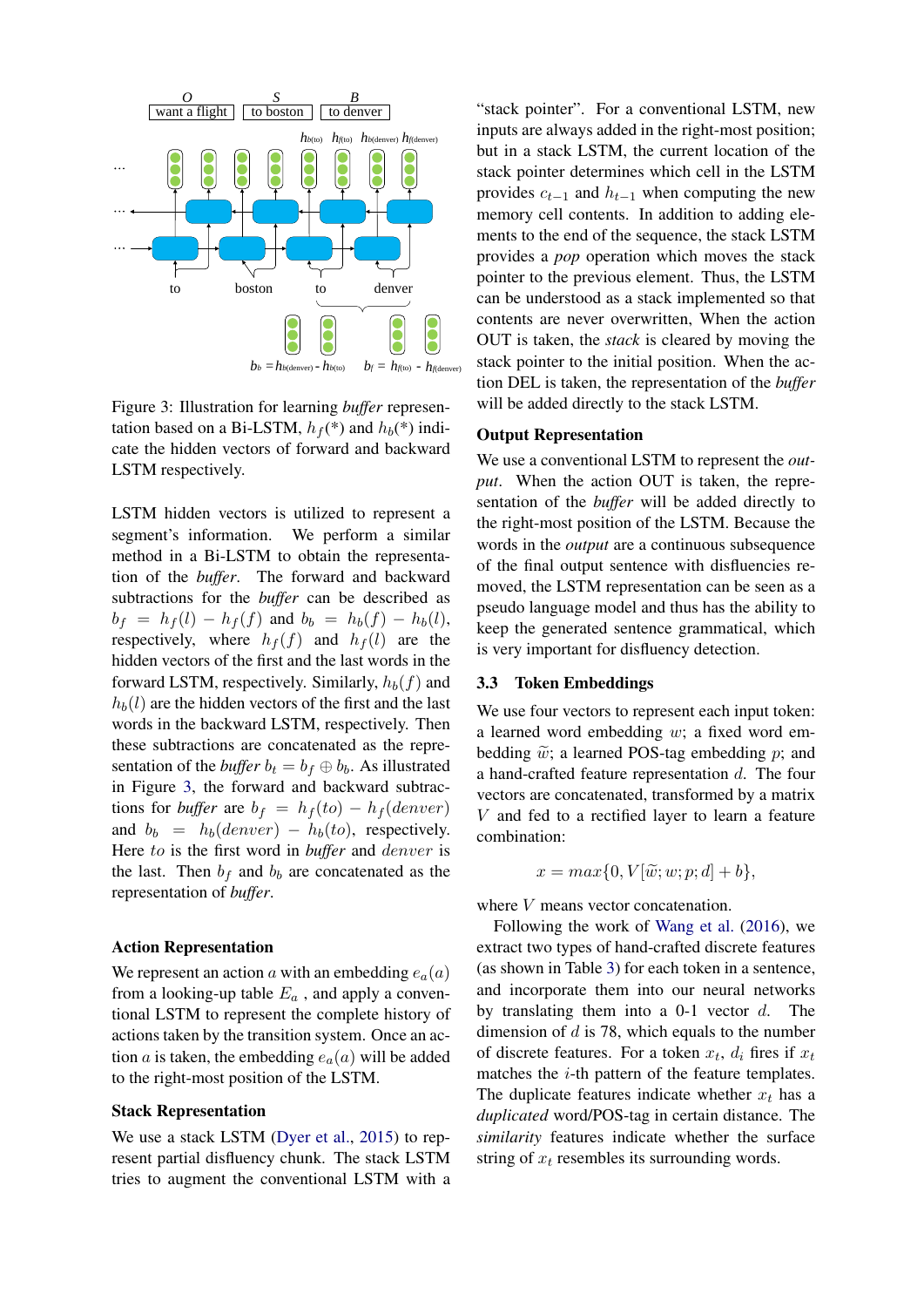<span id="page-5-0"></span>

| duplicate features                                                                                                                                        |
|-----------------------------------------------------------------------------------------------------------------------------------------------------------|
| $\overline{Doubleate(i, w_{i+k})}$ , $-15 \le k \le +15$ and $k \ne 0$ : if $w_i$ equals $w_{i+k}$ , the value is 1, others 0                             |
| $Dupiterate(p_i, p_{i+k}), -15 \le k \le +15$ and $k \ne 0$ : if $p_i$ equals $p_{i+k}$ , the value is 1, others 0                                        |
| $Dupiterate(w_iw_{i+1}, w_{i+k}w_{i+k+1}), -4 \leq k \leq +4$ and $k \neq 0$ : if $w_iw_{i+1}$ equals $w_{i+k}w_{i+k+1}$ ,                                |
| the value is $1$ , others $0$                                                                                                                             |
| Duplicate( $p_i p_{i+1}, p_{i+k} p_{i+k+1}$ ), $-4 \le k \le +4$ and $k \ne 0$ : if $p_i p_{i+1}$ equals $p_{i+k} p_{i+k+1}$ ,                            |
| the value is 1, others 0                                                                                                                                  |
| similarity features                                                                                                                                       |
| $fuzzyMatch(w_i, w_{i+k}), k \in \{-1, +1\}:$                                                                                                             |
| $similarity = 2 * num\_same\_letters/(len(w_i) + len(w_{i+k})).$                                                                                          |
| if $\text{s}_{\text{i}}$ if $\text{s}_{\text{i}}$ in $\text{s}_{\text{i}}$ if $\text{s}_{\text{i}}$ in $\text{s}_{\text{i}}$ of $\text{h}$ is 1, others 0 |

Table 3: Discrete features used in our transition-based neural networks. *p*-POS tag. *w*-word.

### 4 Experiments

#### 4.1 Settings

Dataset. Our training data include the Switchboard portion of the English Penn Treebank [\(Mar](#page-9-9)[cus et al.,](#page-9-9) [1993\)](#page-9-9) and a in-house Chinese data set. For English, two annotation layers are provided: one for syntactic bracketing (MRG files), and the other for disfluencies (DPS files). The Switchboard annotation project was not fully completed. Because disfluency annotation is cheaper to produce, many of the DPS training files do not have matching MRG files. Only 619,236 of the 1,482,845 tokens in the DPS disfluency detection training data have gold-standard syntactic parses. To directly compare with transitionbased parsing methods [\(Honnibal and Johnson,](#page-8-3) [2014;](#page-8-3) [Wu et al.,](#page-9-2) [2015\)](#page-9-2), we also use the subcorpus of PARSED/MRG/SWBD. Following the experiment settings in [Charniak and Johnson](#page-8-10) [\(2001\)](#page-8-10), the training subcorpus contains directories 2 and 3 in PARSED/MRG/SWBD and directory 4 is split into test, development sets and others. Following [Honnibal and Johnson](#page-8-3) [\(2014\)](#page-8-3), we lower-case the text and remove all punctuations and partial words<sup>[2](#page-0-2)</sup>. We also discard the 'um' and 'uh' tokens and merge 'you know' and 'i mean' into single tokens. Automatic POS-tags generated from pocket crf [\(Qian and Liu,](#page-9-4) [2013\)](#page-9-4) are used as POStag in our experiments.

For Chinese experiments, we collect 25k spoken sentences from meeting minutes, which are transcribed using the iflyrec toolkit<sup>[3](#page-0-2)</sup>, and annotate them with only disfluency annotations according to the guideline proposed by [Meteer et al.](#page-9-10) [\(1995\)](#page-9-10).

#### 4.2 Neural Network Training

Pretrained Word Embeddings. Following [Dyer et al.](#page-8-7) [\(2015\)](#page-8-7) and [Wang et al.](#page-9-1) [\(2016\)](#page-9-1), we use a variant of the skip  $n$ -gram model introduced by [Ling et al.](#page-9-11) [\(2015\)](#page-9-11), named "structured skip  $n$ -gram", to create word embeddings. The AFP portion of English Gigaword corpus (version 5) is used as the training corpus. Word embeddings for Chinese are trained on Chinese baike corpus. We use an embedding dimension of 100 for English, 300 for chinese.

Hyper-Parameters. Both the Bi-LSTMs and the stack LSTMs have two hidden layers and their dimensions are set to 100. Pretrained word embeddings have 100 dimensions and the learned word embeddings have also 100 dimensions. Pos-tag embeddings have 12 dimensions. The dimension of action embeddings is set to 20.

#### 4.3 Performance On English Swtichboard

We build two baseline systems using CRF and Bi-LSTM, respectively. The hand-crafted discrete features of CRF refer to those in [Ferguson](#page-8-2) [et al.](#page-8-2) [\(2015\)](#page-8-2). For the Bi-LSTM model, the token embedding is the same with our transition-based method. Table [4](#page-6-0) shows the result of our model on both the development and test sets. Beam search improves the F-score form 87.1% to 87.5%, which is consistent with the finding of [Buckman et al.](#page-8-11) [\(2016\)](#page-8-11) on the LSTM parser of [\(Dyer et al.,](#page-8-7) [2015\)](#page-8-7) (improvements by about 0.3 point). Scheduled sampling achieves the same improvements compared to beam-search. Because of high training speed, we conduct subsequent experiments based on scheduled sampling.

We compare our transition-based neural model to five top performing systems. Our model outperforms the state-of-the-art, achieving a 87.5% F-

<sup>&</sup>lt;sup>2</sup> words are recognized as partial words if they are tagged as 'XX' or end with  $\cdot$ -

<sup>&</sup>lt;sup>3</sup>the iflyrec toolkit is available at http://www.iflyrec.com/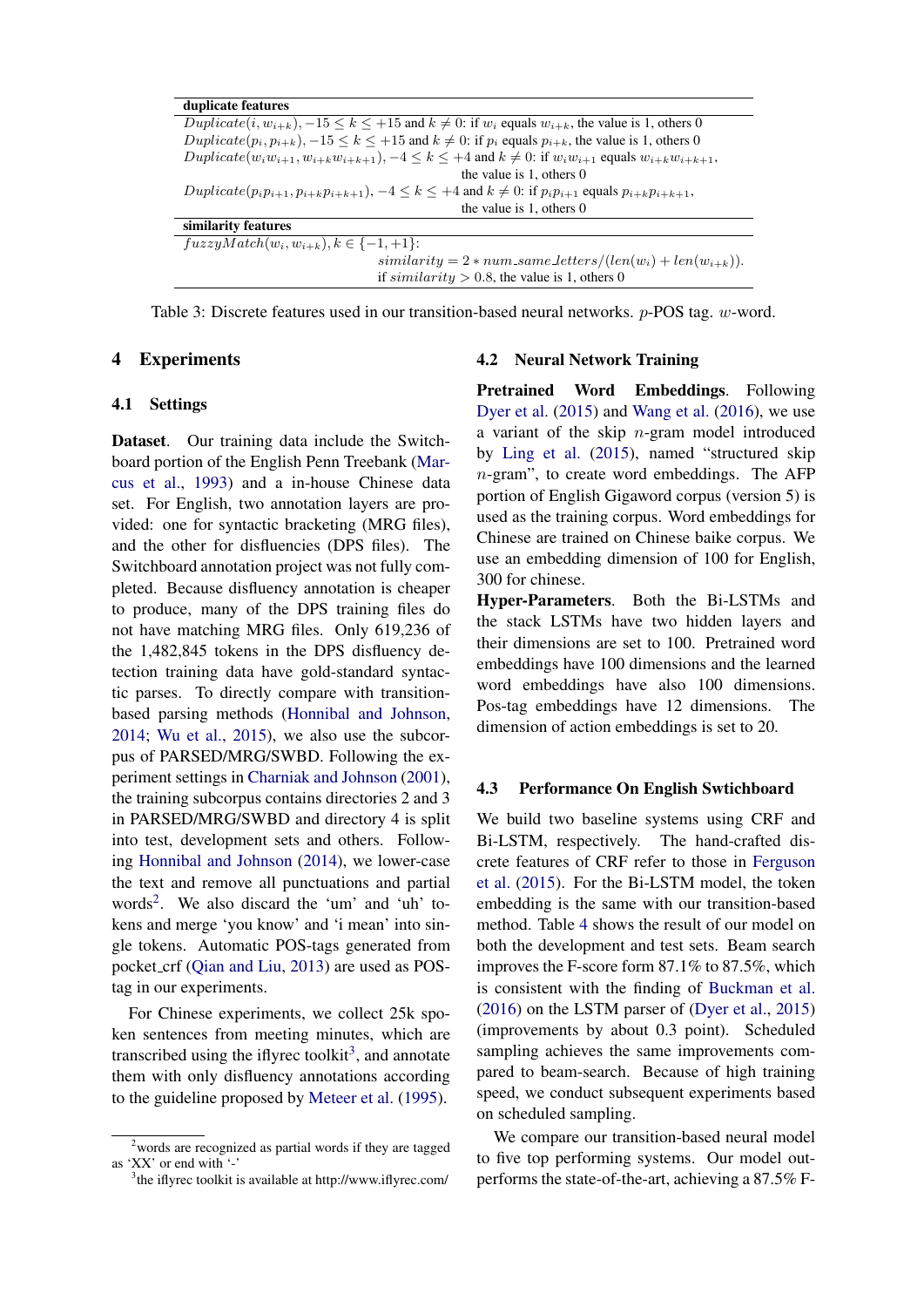<span id="page-6-0"></span>

| Method         | Dev  |      |      | <b>Test</b> |      |      |
|----------------|------|------|------|-------------|------|------|
|                | P    | R    | F1   | P           | R    | F1   |
| <b>CRF</b>     | 93.9 | 78.3 | 85.4 | 91.7        | 75.1 | 82.6 |
| <b>Bi-LSTM</b> | 94.1 | 79.3 | 86.1 | 91.7        | 80.6 | 85.8 |
| greedy         | 91.4 | 83.7 | 87.4 | 91.1        | 83.3 | 87.1 |
| +beam          | 93.6 | 83.6 | 88.3 | 92.8        | 82.7 | 87.5 |
| +schedualed    | 92.3 | 84.3 | 88.1 | 91.1        | 84.1 | 87.5 |

Table 4: Experiment results on the development and test data of English Switchboard data.

<span id="page-6-1"></span>

| Method                              | p    | R    | F1   |
|-------------------------------------|------|------|------|
| $_{\rm Our}$                        | 91.1 | 84.1 | 87.5 |
| Attention-based (Wang et al., 2016) | 91.6 | 82.3 | 86.7 |
| Bi-LSTM (Zayats et al., 2016)       | 91.8 | 80.6 | 85.9 |
| semi-CRF (Ferguson et al., 2015)    | 90.0 | 81.2 | 85.4 |
| UBT (Wu et al., 2015)               | 90.3 | 80 5 | 85.1 |
| $M3N$ (Qian and Liu, 2013)          |      |      | 84 1 |

Table 5: Comparison with previous state-of-theart methods on the test set of English Switchboard.

score as shown in Table [5.](#page-6-1) It achieves 2.4 point improvements over UBT [\(Wu et al.,](#page-9-2) [2015\)](#page-9-2), which is the best syntax-based method for disfluency detection. The best performance by linear statistical sequence labeling methods is the semi-CRF method of [Ferguson et al.](#page-8-2) [\(2015\)](#page-8-2), achieving a 85.4% Fscore leveraging prosodic features. Our model obtains a 2.1 point improvement compared to this. Our model also achieves 0.8 point improvement over the neural attention-based model [\(Wang et al.,](#page-9-1) [2016\)](#page-9-1), which regards the disfluency detection as a sequence-to-sequence problem. We attribute the success to the strong ability to learn global chunklevel features and the good state representation such as the stack-LSTM.

#### 4.4 Result On DPS Corpus

As described in section 3.1, to directly compare with the transition-based parsing methods [\(Hon](#page-8-3)[nibal and Johnson,](#page-8-3) [2014;](#page-8-3) [Wu et al.,](#page-9-2) [2015\)](#page-9-2), we only use MRG files, which are less than the DPS files. In fact, many methods, such as [Qian and](#page-9-4) [Liu](#page-9-4) [\(2013\)](#page-9-4), have used all the DPS files as training data. We are curious about the performance of our system using all the DPS files. Following the experimental settings of [Johnson and Charniak](#page-8-12) [\(2004\)](#page-8-12), the corpus is split as follows: main training consisting of all sw[23]\*.dps files, development training consisting of all sw4[5-9]\*.dps files and test training consisting of all sw4[0-1]\*.mrg files. Table [6](#page-6-2) shows the result on the DPS files.

<span id="page-6-2"></span>

| Method                                                                        | P | R              | F1 |
|-------------------------------------------------------------------------------|---|----------------|----|
| $_{\rm Our}$                                                                  |   | 93.1 83.5 88.1 |    |
|                                                                               |   |                |    |
| Bi-LSTM<br>$M^3N^*$ (Qian and Liu, 2013) 90.6 78.7 84.2<br>CRF 91.8 77.2 83.9 |   |                |    |
|                                                                               |   |                |    |

Table 6: Test result of our transition-based model using DPS files for training.

<span id="page-6-3"></span>

| Method         | Dev  |      |      | Test |      |      |
|----------------|------|------|------|------|------|------|
|                | Þ    | R    | F1   | P    |      | F1   |
| Our            | 68.9 | 40.4 | 50.9 | 77.2 | 37.7 | 50.6 |
| <b>Bi-LSTM</b> | 60.1 | 41.3 | 48.9 | 65.3 | 38.2 | 48.2 |
| CRF            | 73.7 | 33.5 | 46.1 | 77.7 | 32.O | 45.3 |

Table 7: performance on Chinese annotated data

The result of  $M^3N^*$  comes from our experiments with the toolkit<sup>[4](#page-0-2)</sup> released by [Qian and Liu](#page-9-4) [\(2013\)](#page-9-4), which use the same data set and pre-processing. Our model achieves a 88.1% F-score by using more training data, obtaining 0.6 point improvement compared with the system training on MRG files. The performance is far better than the sequence labeling methods that use DPS files for training.

### 4.5 Performance on Chinese

Table [7](#page-6-3) shows the results of Chinese disfluency detection. Our model obtains a 2.4 point improvement compared with the baseline Bi-LSTM model and a 5.3 point compared with the baseline CRF model. The performance on Chinese is much lower than that on English. Apart from the smaller training set, the main reason is that the proportion of repair type disflueny is much higher.

### 5 Analysis

#### 5.1 Ablation Tests

As described in section 3.1, the sate representation has four components. We explicitly compare the impact of different parts. As shown in Table [8,](#page-7-0) the F-score decreases most heavily without *stack*, which indicates that it is very necessary to capture chunk-level information for disfluency detection and our model can model it effectively. The results also show that *output*, which can be seen as a pseudo language model, has important influence on model performance. Seen from the result, history of actions represented in *action* is also useful for predicting at each step. The F-score decreases

<sup>&</sup>lt;sup>4</sup>The toolkit is available at https://code.google.com/p/disfluency-detection/downloads.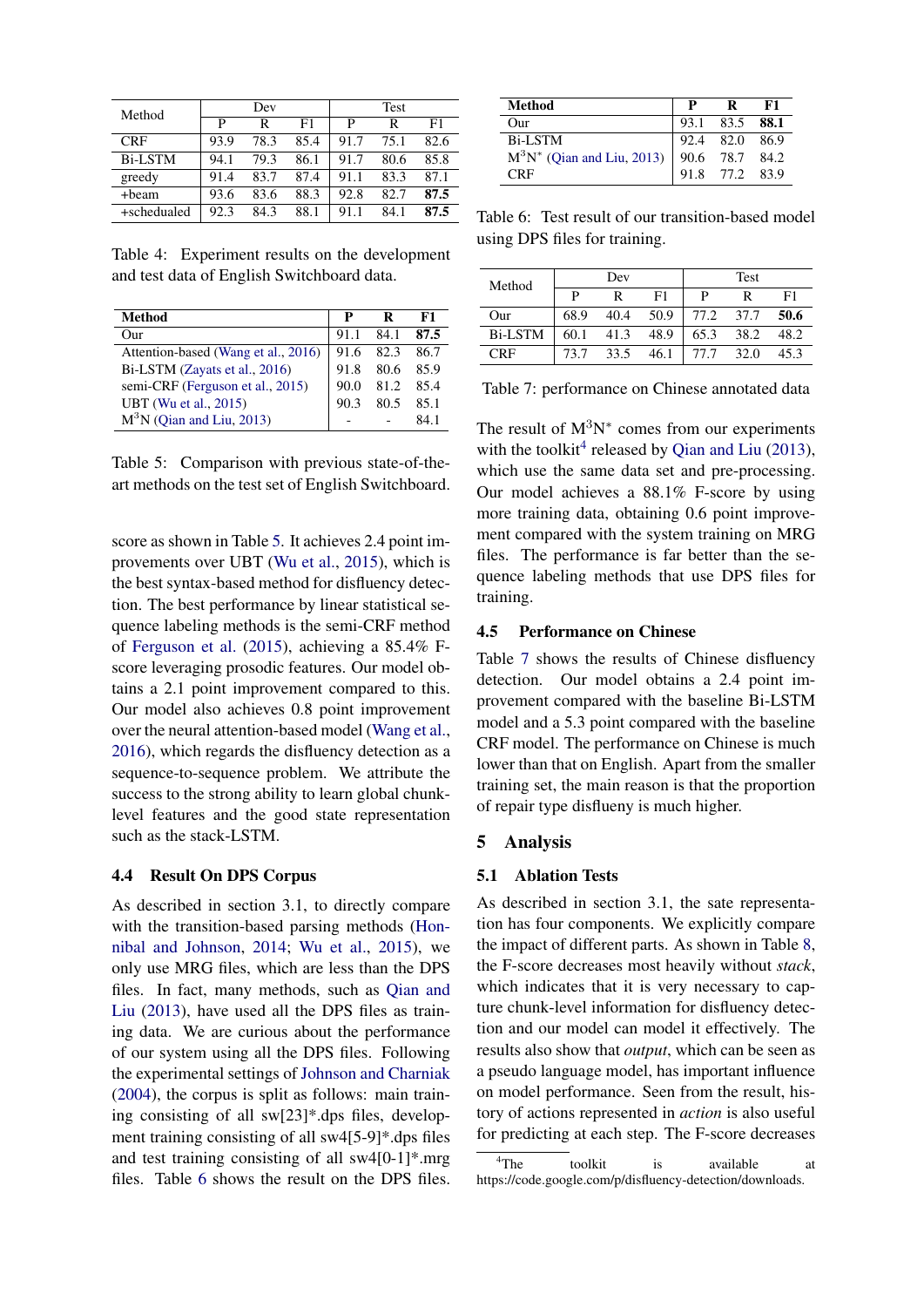<span id="page-7-0"></span>

| Method    | P    | R    | F1   |
|-----------|------|------|------|
| AI.       | 91.1 | 84.1 | 87.5 |
| - stack   | 93.5 | 80.6 | 86.5 |
| - action  | 91.6 | 83.0 | 87.1 |
| - output  | 89.0 | 84.4 | 86.7 |
| - Bi-LSTM | 93.6 | 81.4 | 87 1 |

Table 8: Results of feature ablation experiments on English Switchboard test data. "- Bi-LSTM" means using unidirectional LSTM for *buffer*

about 0.4 point, which shows that Bi-LSTM can capture more information compared to simple unidirectional LSTM.

#### 5.2 Repetitions vs Non-repetitions

Repetition disfluencies are easier to detect and even some simple hand-crafted features can handle them well. Other types of reparandums such as repair are more complex [\(Zayats et al.,](#page-9-0) [2016;](#page-9-0) [Ostendorf and Hahn,](#page-9-12) [2013\)](#page-9-12). In order to better understand model performances, we evaluate our model's ability to detect repetition vs. non-repetition (other) reparandum. The results are shown in Table [9.](#page-7-1) All the three models achieve high score on repetition reparandum. Our transition-based model is much better in predicting non-repetitions compared to CRF and Bi-LSTM. We conjecture that our transitionbased structure can capture more of the reparandum/repair "rough copy" similarities by learning represention of both chunks and global state.

# 6 Related Work

Common approaches take disfluency detection as a sequence labeling problem, where each sentential word is assigned with a label [\(Georgila,](#page-8-1) [2009;](#page-8-1) [Qian and Liu,](#page-9-4) [2013\)](#page-9-4). These methods achieve good performance, but are not powerful enough to capture complicated disfluencies with longer spans or distances. Another drawback is that they have no ability to exploit chunk-level features. There are also works that try to use recurrent neural network (RNN), which can capture dependencies at any length in theory, on disfluency detection problem [\(Zayats et al.,](#page-9-0) [2016;](#page-9-0) [Hough and Schlangen,](#page-8-0) [2015\)](#page-8-0). The RNN method treats sequence tagging as classification on each input token. Hence, it also has no power to exploit chunk-level features. Some works [\(Wang et al.,](#page-9-1) [2016\)](#page-9-1) regard the disfluency detection as a sequence-to-sequence problem and propose a neural attention-based model for it. The

<span id="page-7-1"></span>

| Method  | <b>Repetitions</b> | <b>Non-repetitions</b> | Either |
|---------|--------------------|------------------------|--------|
| CRF     | 93.8               | 61.4                   | 82.6   |
| Bi-LSTM | 93.1               | 65.3                   | 85.8   |
| OUR     | 93.3               | 68.7                   | 87.5   |

Table 9: F-score of different types of reparandums on English Switchboard test data.

attention-based model can capture a global representation of the input sentence by using a RNN when encoding. It can strongly capture long-range dependencies and achieves good performance, but are also not powerful enough to capture chunklevel information. To capture chunk-level information, [Ferguson et al.](#page-8-2) [\(2015\)](#page-8-2) try to use semi-CRF for disfluency detection, and reports improved results. Semi-CRF models still have their inefficiencies because they can only use the local chunk information limited by the markov assumption when decoding.

Many syntax-based approaches [\(Lease and](#page-8-13) [Johnson,](#page-8-13) [2006;](#page-8-13) [Rasooli and Tetreault,](#page-9-5) [2013;](#page-9-5) [Hon](#page-8-3)[nibal and Johnson,](#page-8-3) [2014;](#page-8-3) [Wu et al.,](#page-9-2) [2015\)](#page-9-2) have been proposed which jointly perform dependency parsing and disfluency detection. The main advantage of joint models is that they can capture longrange dependency of disfluencies. However, it requires that the training data contains both syntax trees and disfluency annotations, which reduces the practicality of the algorithm. The performance relies heavily on manual feature engineering.

Transition-based framework has been widely exploited in a number of other NLP tasks, including syntactic parsing [\(Zhang and Nivre,](#page-9-13) [2011;](#page-9-13) [Zhu](#page-9-14) [et al.,](#page-9-14) [2013\)](#page-9-14), information extraction [\(Li and Ji,](#page-8-14) [2014\)](#page-8-14) and joint syntactic models [\(Zhang et al.,](#page-9-15) [2013,](#page-9-15) [2014\)](#page-9-16).

Recently, deep learning methods have been widely used in many nature language processing tasks, such as name entity recognition [\(Lample](#page-8-15) [et al.,](#page-8-15) [2016\)](#page-8-15), zero pronoun resolution [\(Yin et al.,](#page-9-17) [2017\)](#page-9-17) and word segmentation [\(Zhang et al.,](#page-9-18) [2016\)](#page-9-18). The effectiveness of neural features has also been studied for this framework [\(Zhou et al.,](#page-9-7) [2015;](#page-9-7) [Watanabe and Sumita,](#page-9-19) [2015;](#page-9-19) [Andor et al.,](#page-8-9) [2016\)](#page-8-9). We apply the transition-based neural framework to disfluency detection, which to our knowledge has not been investigated before.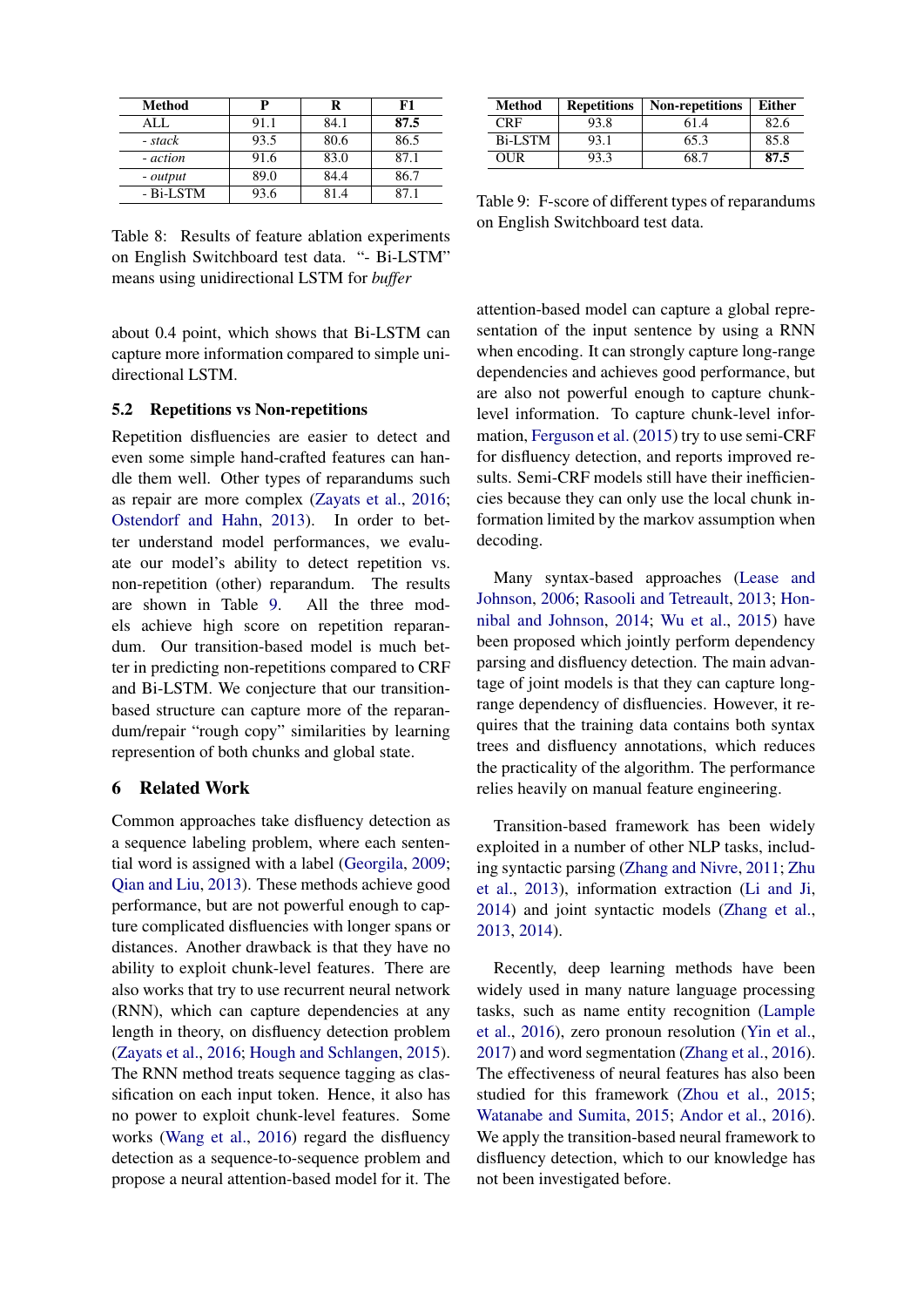### 7 Conclusion

We introduced a transition-based model for disfluency detection, which does not use any syntax information, learning represention of both chunks and global contexts. Experiments showed that our model achieves the state-of-the-art F-scores on both the commonly used English Switchboard test set and a in-house annotated Chinese data set.

# Acknowledgments

We thank the anonymous reviewers for their valuable suggestions. This work was supported by the National Key Basic Research Program of China via grant 2014CB340503 and the National Natural Science Foundation of China (NSFC) via grant 61370164 and 61632011. The Chinese disfluency data is annotated by IFLYTEK CO.,LTD.

### References

- <span id="page-8-9"></span>Daniel Andor, Chris Alberti, David Weiss, Aliaksei Severyn, Alessandro Presta, Kuzman Ganchev, Slav Petrov, and Michael Collins. 2016. [Globally nor](http://www.aclweb.org/anthology/P16-1231)[malized transition-based neural networks.](http://www.aclweb.org/anthology/P16-1231) In *Proceedings of the 54th Annual Meeting of the Association for Computational Linguistics (Volume 1: Long Papers)*, pages 2442–2452, Berlin, Germany. Association for Computational Linguistics.
- <span id="page-8-6"></span>Samy Bengio, Oriol Vinyals, Navdeep Jaitly, and Noam Shazeer. 2015. Scheduled sampling for sequence prediction with recurrent neural networks. In *Advances in Neural Information Processing Systems*, pages 1171–1179.
- <span id="page-8-11"></span>Jacob Buckman, Miguel Ballesteros, and Chris Dyer. 2016. Transition-based dependency parsing with heuristic backtracking. In *Proceedings of the 2016 Conference on Empirical Methods in Natural Language Processing; 2016 Nov 1-5; Austin, Texas, USA. Stroudsburg (USA): Association for Computational Linguistics (ACL); 2016. p. 2313-18.* ACL (Association for Computational Linguistics).
- <span id="page-8-10"></span>Eugene Charniak and Mark Johnson. 2001. Edit detection and parsing for transcribed speech. In *Proceedings of the second meeting of the North American Chapter of the Association for Computational Linguistics on Language technologies*, pages 1–9. Association for Computational Linguistics.
- <span id="page-8-5"></span>Michael Collins and Brian Roark. 2004. Incremental parsing with the perceptron algorithm. In *Proceedings of the 42nd Annual Meeting on Association for Computational Linguistics*, page 111. Association for Computational Linguistics.
- <span id="page-8-7"></span>Chris Dyer, Miguel Ballesteros, Wang Ling, Austin Matthews, and Noah A. Smith. 2015. [Transition](http://www.aclweb.org/anthology/P15-1033)[based dependency parsing with stack long short](http://www.aclweb.org/anthology/P15-1033)[term memory.](http://www.aclweb.org/anthology/P15-1033) In *Proceedings of the 53rd Annual Meeting of the Association for Computational Linguistics and the 7th International Joint Conference on Natural Language Processing (Volume 1: Long Papers)*, pages 334–343, Beijing, China. Association for Computational Linguistics.
- <span id="page-8-2"></span>James Ferguson, Greg Durrett, and Dan Klein. 2015. Disfluency detection with a semi-markov model and prosodic features. In *Proceedings of the 2015 Conference of the North American Chapter of the Association for Computational Linguistics: Human Language Technologies*, pages 257–262. Association for Computational Linguistics.
- <span id="page-8-1"></span>Kallirroi Georgila. 2009. Using integer linear programming for detecting speech disfluencies. In *Proceedings of Human Language Technologies: The 2009 Annual Conference of the North American Chapter of the Association for Computational Linguistics, Companion Volume: Short Papers*, pages 109–112. Association for Computational Linguistics.
- <span id="page-8-8"></span>Xavier Glorot, Antoine Bordes, and Yoshua Bengio. 2011. Deep sparse rectifier neural networks. In *Aistats*, volume 15, page 275.
- <span id="page-8-4"></span>Sepp Hochreiter and Jürgen Schmidhuber. 1997. Long short-term memory. *Neural computation*, 9(8):1735–1780.
- <span id="page-8-3"></span>Matthew Honnibal and Mark Johnson. 2014. Joint incremental disfluency detection and dependency parsing. *Transactions of the Association for Computational Linguistics*, 2:131–142.
- <span id="page-8-0"></span>Julian Hough and David Schlangen. 2015. Recurrent neural networks for incremental disfluency detection. In *Sixteenth Annual Conference of the International Speech Communication Association*.
- <span id="page-8-12"></span>Mark Johnson and Eugene Charniak. 2004. A tagbased noisy channel model of speech repairs. In *Proceedings of the 42nd Annual Meeting on Association for Computational Linguistics*, page 33. Association for Computational Linguistics.
- <span id="page-8-15"></span>Guillaume Lample, Miguel Ballesteros, Sandeep Subramanian, Kazuya Kawakami, and Chris Dyer. 2016. Neural architectures for named entity recognition. *arXiv preprint arXiv:1603.01360*.
- <span id="page-8-13"></span>Matthew Lease and Mark Johnson. 2006. Early deletion of fillers in processing conversational speech. In *Proceedings of the Human Language Technology Conference of the NAACL, Companion Volume: Short Papers*, pages 73–76. Association for Computational Linguistics.
- <span id="page-8-14"></span>Qi Li and Heng Ji. 2014. [Incremental joint extrac](http://www.aclweb.org/anthology/P14-1038)[tion of entity mentions and relations.](http://www.aclweb.org/anthology/P14-1038) In *Proceedings of the 52nd Annual Meeting of the Association*